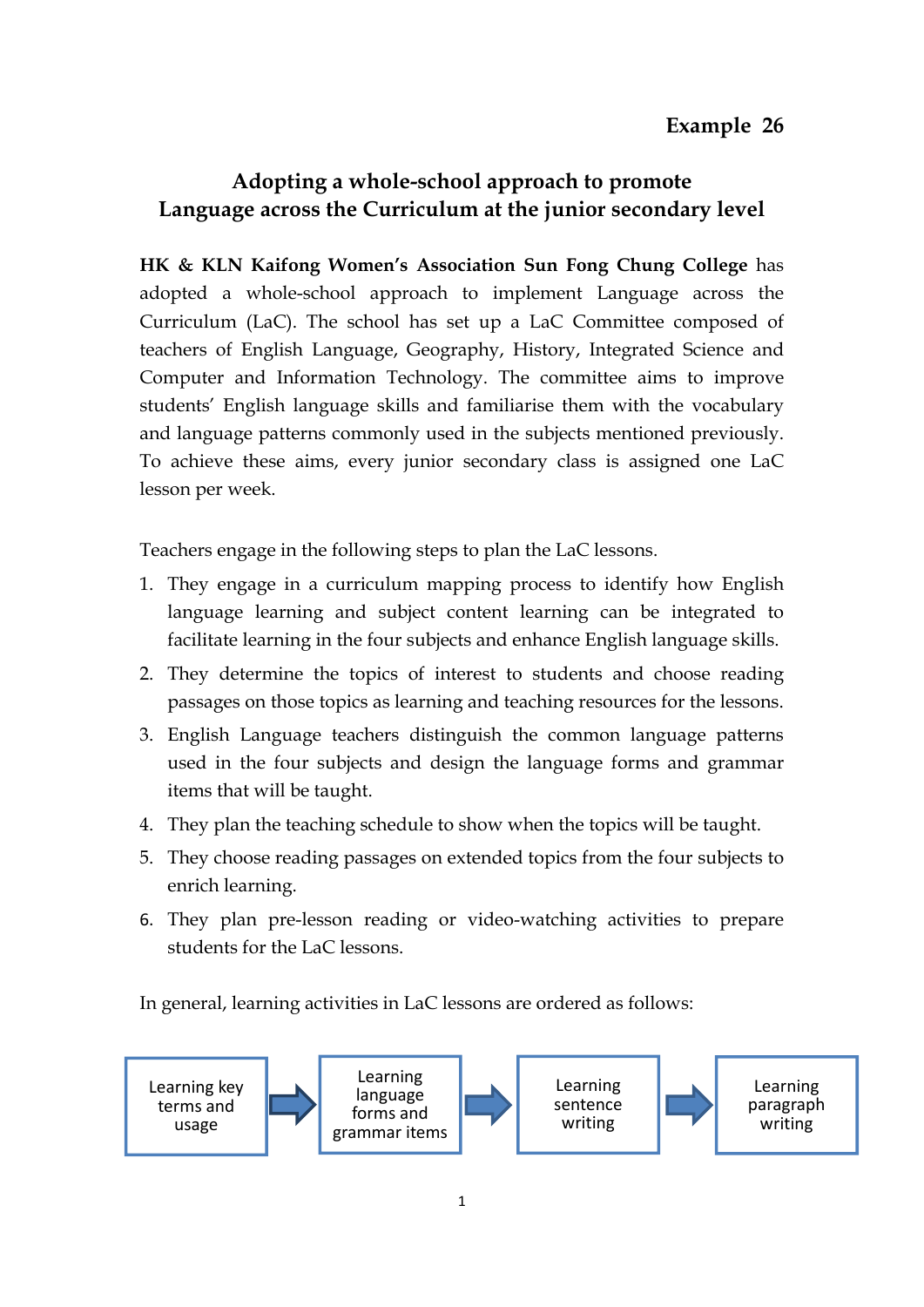## An example from one of their reading materials: Egypt - Pyramids and **tom mbs**

Understand the key terms and the meaning of the passage through activities

## **Passage 7: Egypt – Pyramids and tombs**



**The Egyptians** built their **tombs** on the western bank of **the Nile**. This is the Land of the Dead, where the sun god Amun-Ra sets over the **desert** every evening. The Sun's journey **inspired** the Egyptians. They believed that a person's spirit travels through the **underworld** after death, like the sun at night. If it **survives** in the dangerous journey, the spirit rises again, like the sun in the morning. To prepare for the next world, rich Egyptians were **buried** with valuable objects. Other objects that might be b buried were clothing, tools, furniture, make-up, games, even loaves of bread, and fine wines. Their **magnificent** tombs were cut deep into the rock. T The walls w were painted with magic spells and pictures of the gods to help them on their wa ay.

The pass sage contains key vocabularies commonly used in H History.

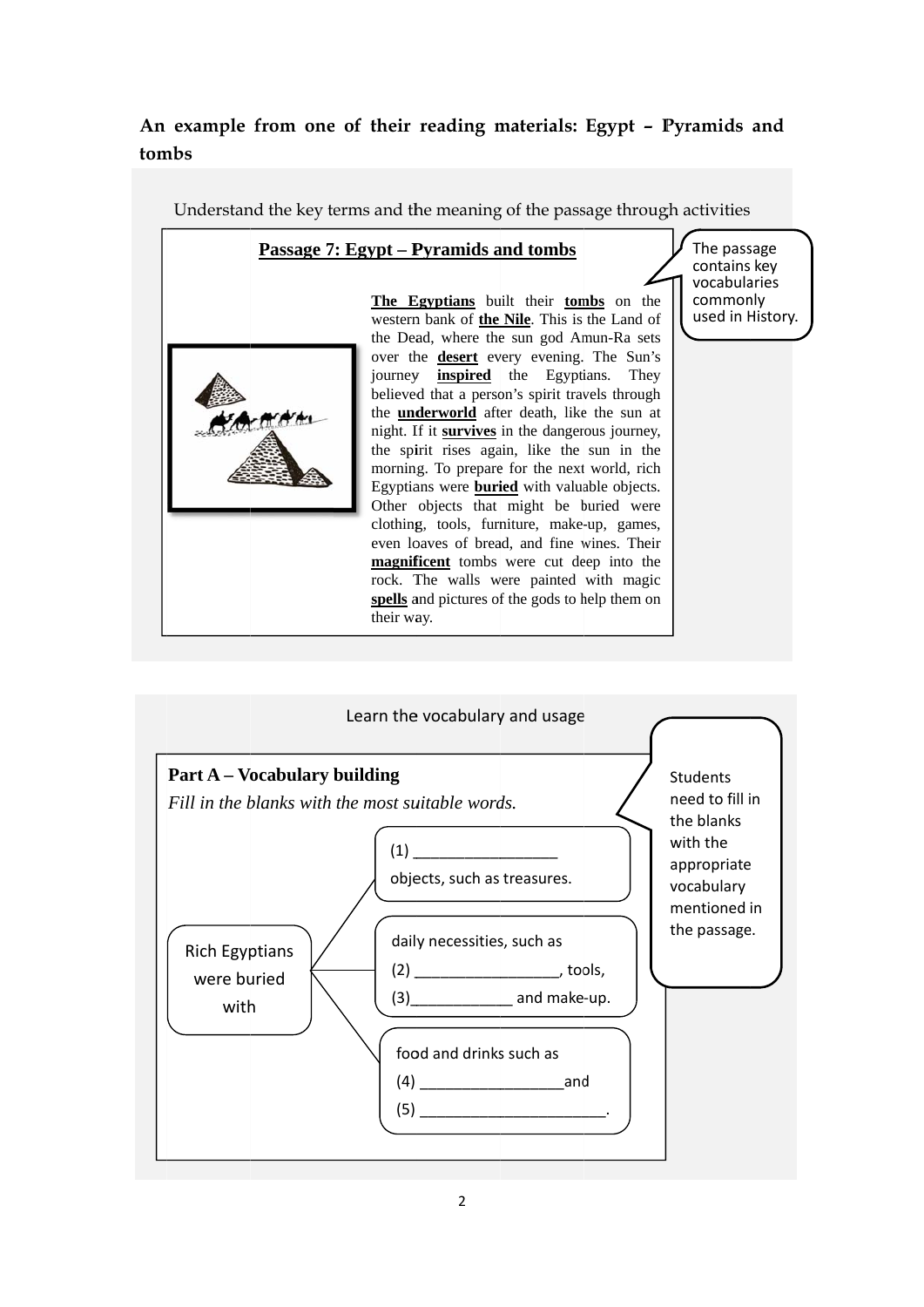| Learn the language form, grammar items and sentence pattern<br><b>Part B</b> – Making sentences<br>Rewrite the following sentences by using the sentence pattern given<br>below.<br>The passive voice: $\text{subject} + \text{be} + \text{past particle}$ |                                                                         |        |                    |             |                   |          |
|------------------------------------------------------------------------------------------------------------------------------------------------------------------------------------------------------------------------------------------------------------|-------------------------------------------------------------------------|--------|--------------------|-------------|-------------------|----------|
|                                                                                                                                                                                                                                                            | subject                                                                 | be     | past<br>participle | preposition | more descriptions | History. |
| e.g. $\vdots$                                                                                                                                                                                                                                              | <b>Rich Egyptians</b>                                                   | were : | buried             | with        | valuable objects. |          |
| 1.                                                                                                                                                                                                                                                         | The tombs of queens/kings/wealthy officials/decorated/wall<br>paintings |        |                    |             |                   |          |

Paragraph writing

Part C - Writing a paragraph With the help of the pictures and the sentence pattern, write a paragraph to describe how the Egyptians built pyramids.





With the help of the vocabulary and the sentence pattern learned, students have to write a paragraph to describe how the Egyptians built pyramids.

|                          | There are two different opinions about building the pyramids.                                                                                                                                                                  |  |
|--------------------------|--------------------------------------------------------------------------------------------------------------------------------------------------------------------------------------------------------------------------------|--|
|                          | Some historians said that                                                                                                                                                                                                      |  |
|                          | were along a and a contract of the contract of the along a series of the contract of the contract of the contract of the contract of the contract of the contract of the contract of the contract of the contract of the contr |  |
| historians believed that |                                                                                                                                                                                                                                |  |
|                          |                                                                                                                                                                                                                                |  |